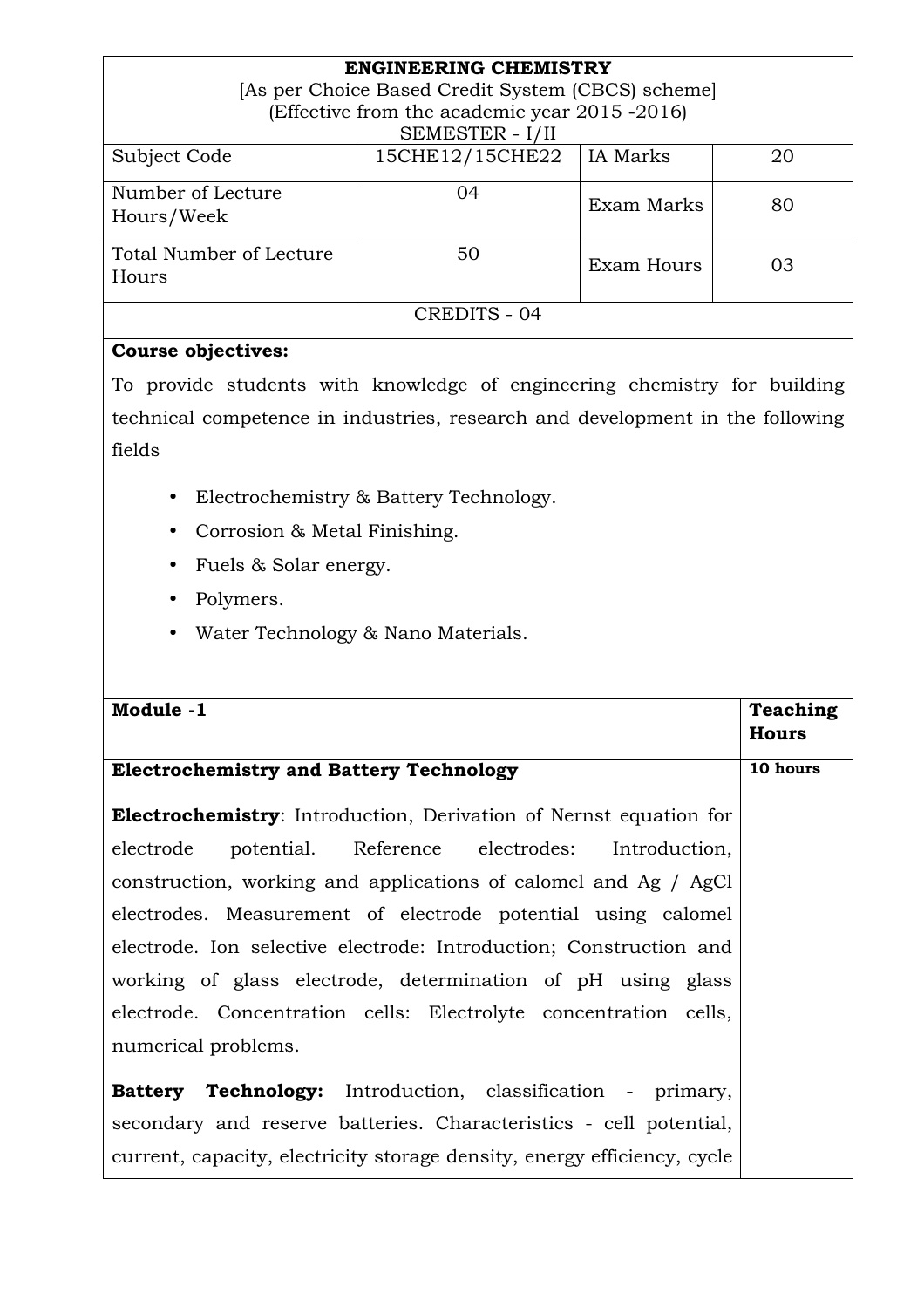life and shelf life. Construction, working and applications of Zinc-Air, Nickel- metal hydride batteries. Lithium batteries: Introduction, construction, working and applications of  $Li-MnO<sub>2</sub>$  and  $Li-ion$ batteries.

**Fuel Cells**: Introduction, difference between conventional cell and fuel cell, limitations & advantages. Construction, working & applications of methanol-oxygen fuel cell with H2SO4 electrolyte.

**Module -2**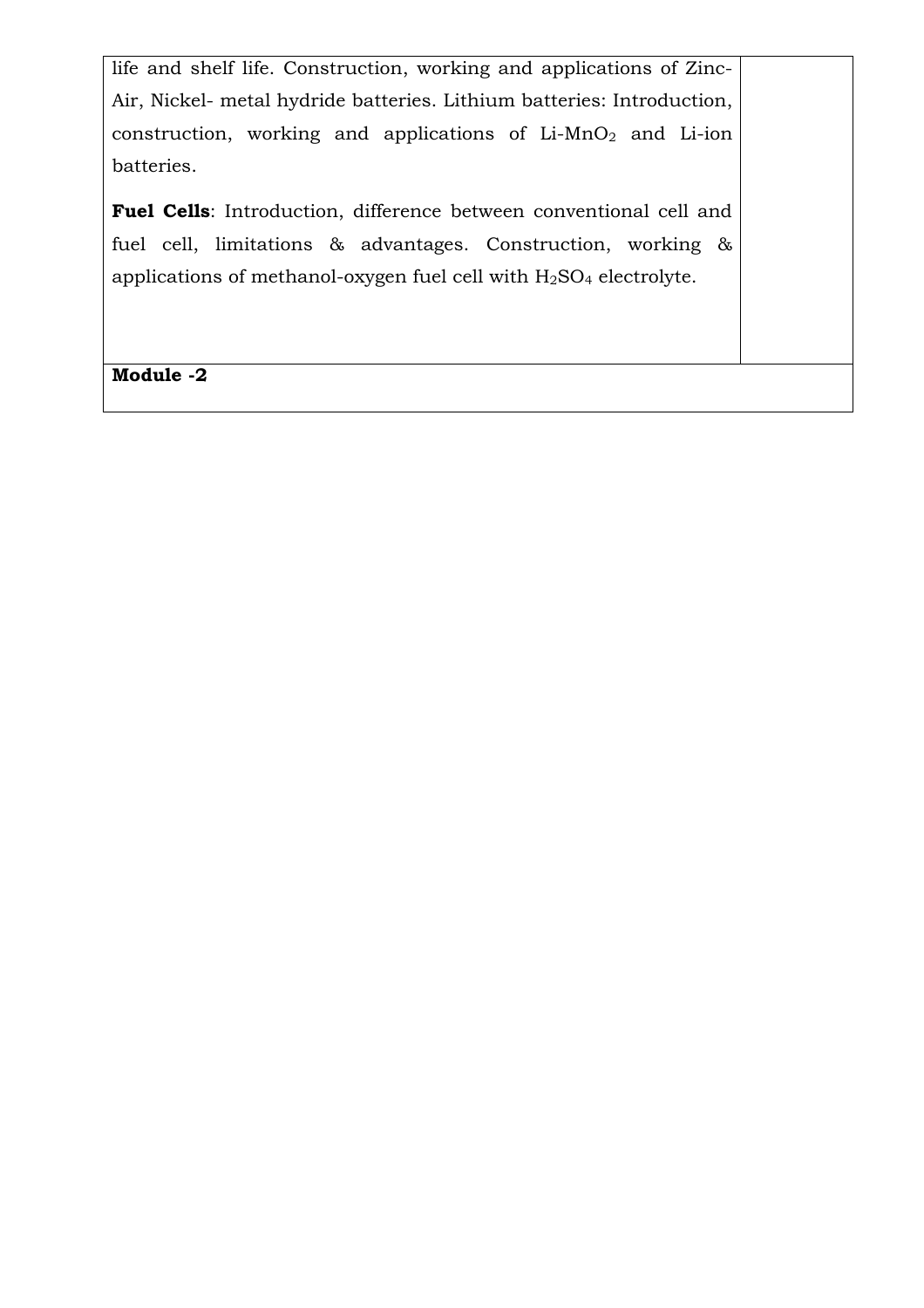### **Corrosion and Metal Finishing:**

**Corrosion**: Introduction, electrochemical theory of corrosion, galvanic series. Factors affecting the rate of corrosion: ratio of anodic to cathodic areas, nature of metal, nature of corrosion product, nature of medium – pH, conductivity, and temperature. Types of corrosion- Differential metal, differential aeration (Pitting and water line) and stress. Corrosion control: Inorganic coatings-Anodizing of Al and phosphating; Metal coatings-Galvanization and Tinning. Cathodic protection (sacrificial anodic and impressed current methods).

**Metal Finishing:** Introduction, Technological importance. Electroplating: Introduction, principles governing-Polarization, decomposition potential and overvoltage. Factors influencing the nature of electro deposit-current density, concentration of metal ion & electrolyte; pH, temperature & throwing power of plating bath; additives- brighteners, levellers, structure modifiers & wetting agents. Electroplating of Nickel (Watt's Bath) and Chromium(decorative and hard). Electro less plating: Introduction, distinction between electroplating and electro less plating, electro less plating of copper & manufacture of double sided Printed Circuit Board with copper.

**Module - 3**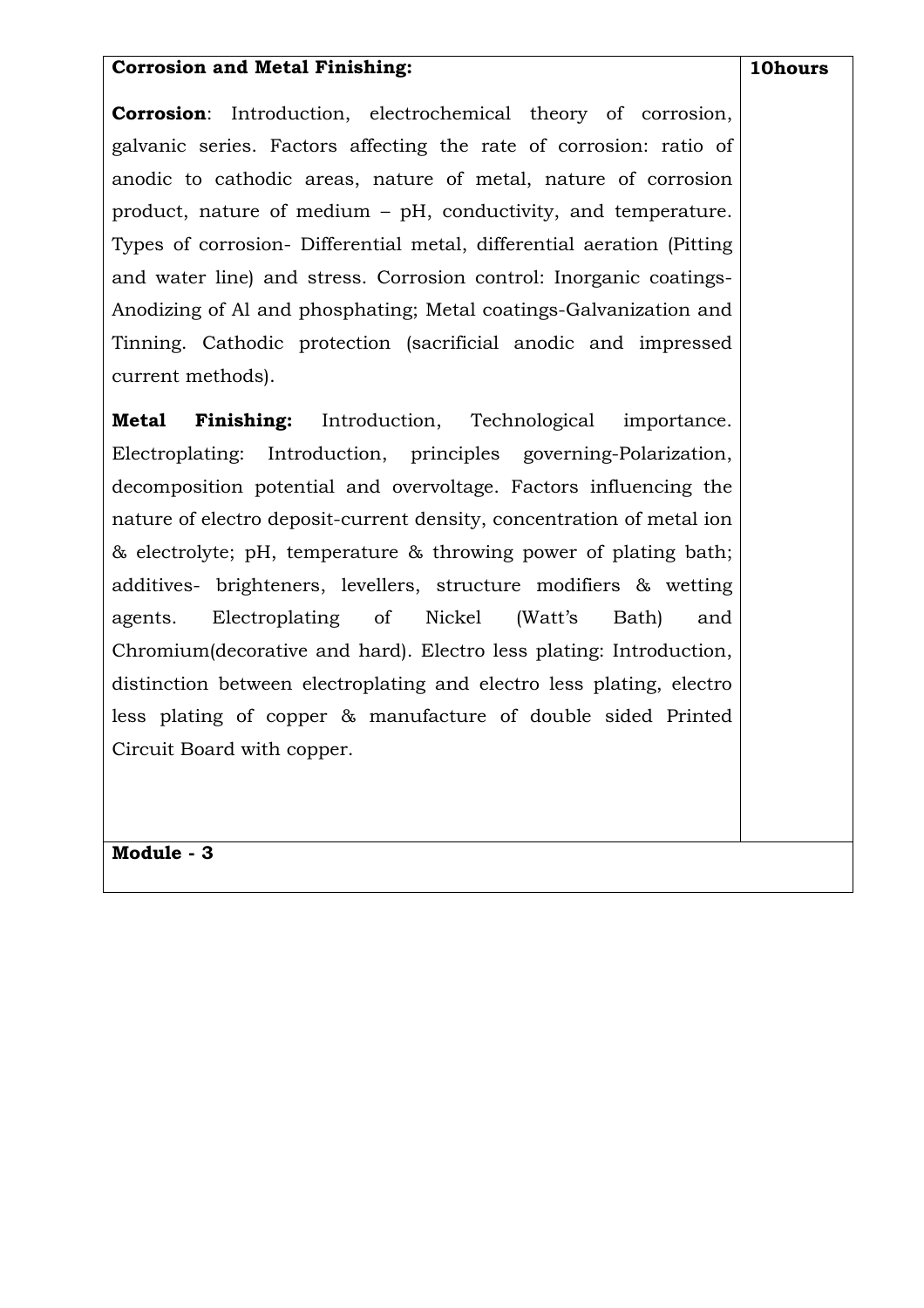### **Fuels and Solar Energy:**

**10 hours** 

 **Fuels**: Introduction, classification, calorific value- gross and net calorific values, determination of calorific value of fuel using bomb calorimeter, numerical problems. Cracking: Introduction, fluidized catalytic cracking, synthesis of petrol by Fishcher-Tropsch process, reformation of petrol, octane and cetane numbers. Gasoline and diesel knocking and their mechanism, anti knocking agents, power alcohol & biodiesel.

**Solar Energy:** Introduction, utilization and conversion, photovoltaic cells- construction and working. Design of PV cells: modules, panels & arrays. Advantages & disadvantages of PV cells. Production of solar grade silicon: Union carbide process, purification of silicon (zone refining), doping of silicon-diffusion technique (n&p types).

**Module - 4**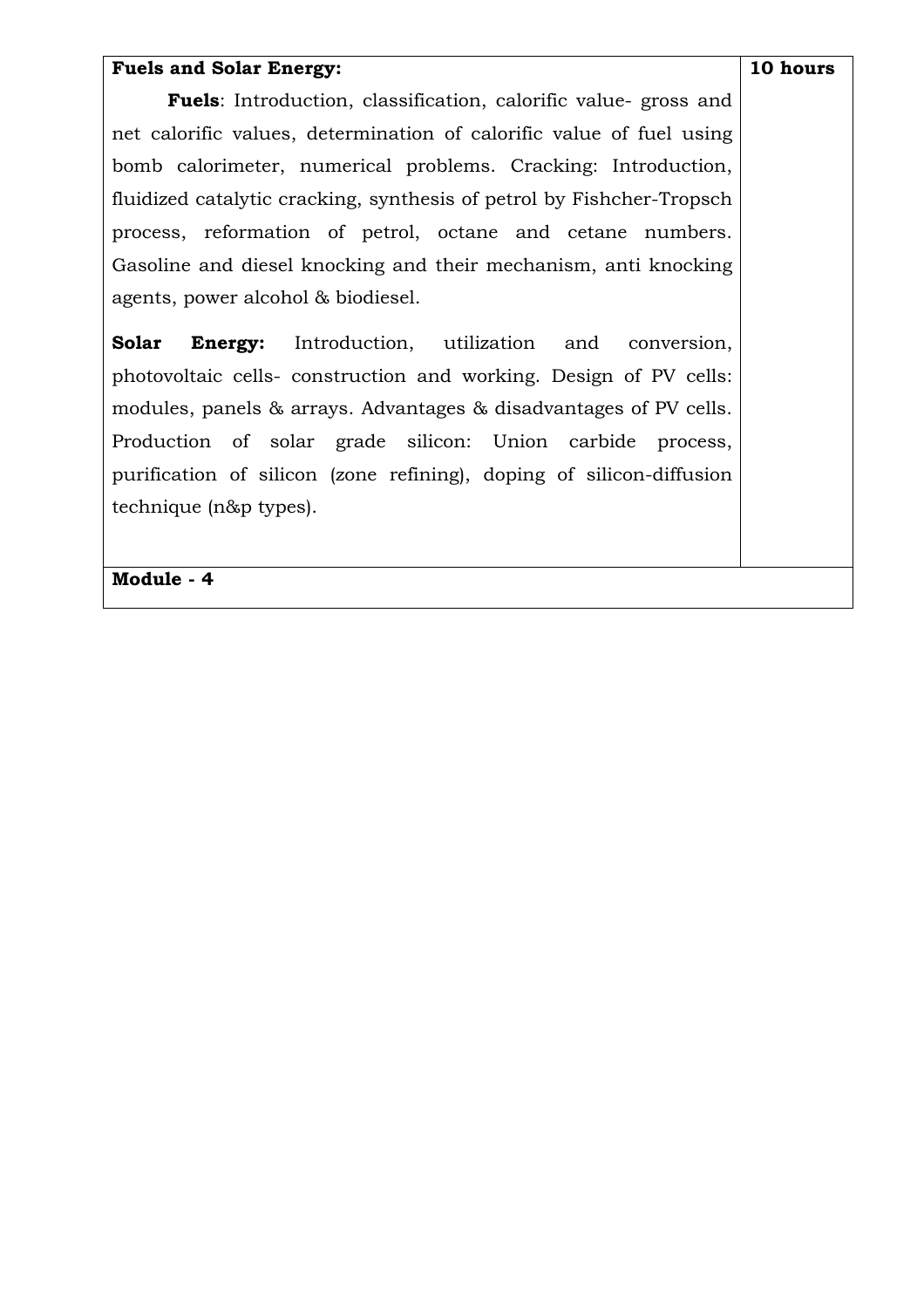### **Polymers:**

Introduction, types of polymerization: addition and condensation, mechanism of polymerization- free radical mechanism taking vinyl chloride as an example. Molecular weight of polymers: number average and weight average, numerical problems. Glass transition temperature  $(T_g)$ : Factors influencing  $T_g$ -Flexibility, inter molecular forces, molecular mass, branching & cross linking and stereo regularity. Significance of  $T_g$ . Structure property relationship: crystallinity, tensile strength, elasticity & chemical resistivity. Synthesis, properties and applications of PMMA (plexi glass), Polyurethane and polycarbonate. Elastomers: Introduction, synthesis, properties and applications of Silicone rubber. Adhesives: Introduction, synthesis, properties and applications of epoxy resin. Polymer Composites: Introduction, synthesis, properties and applications of Kevlar. Conducting polymers: Introduction, mechanism of conduction in Poly aniline and applications of conducting poly aniline.

**Module-5**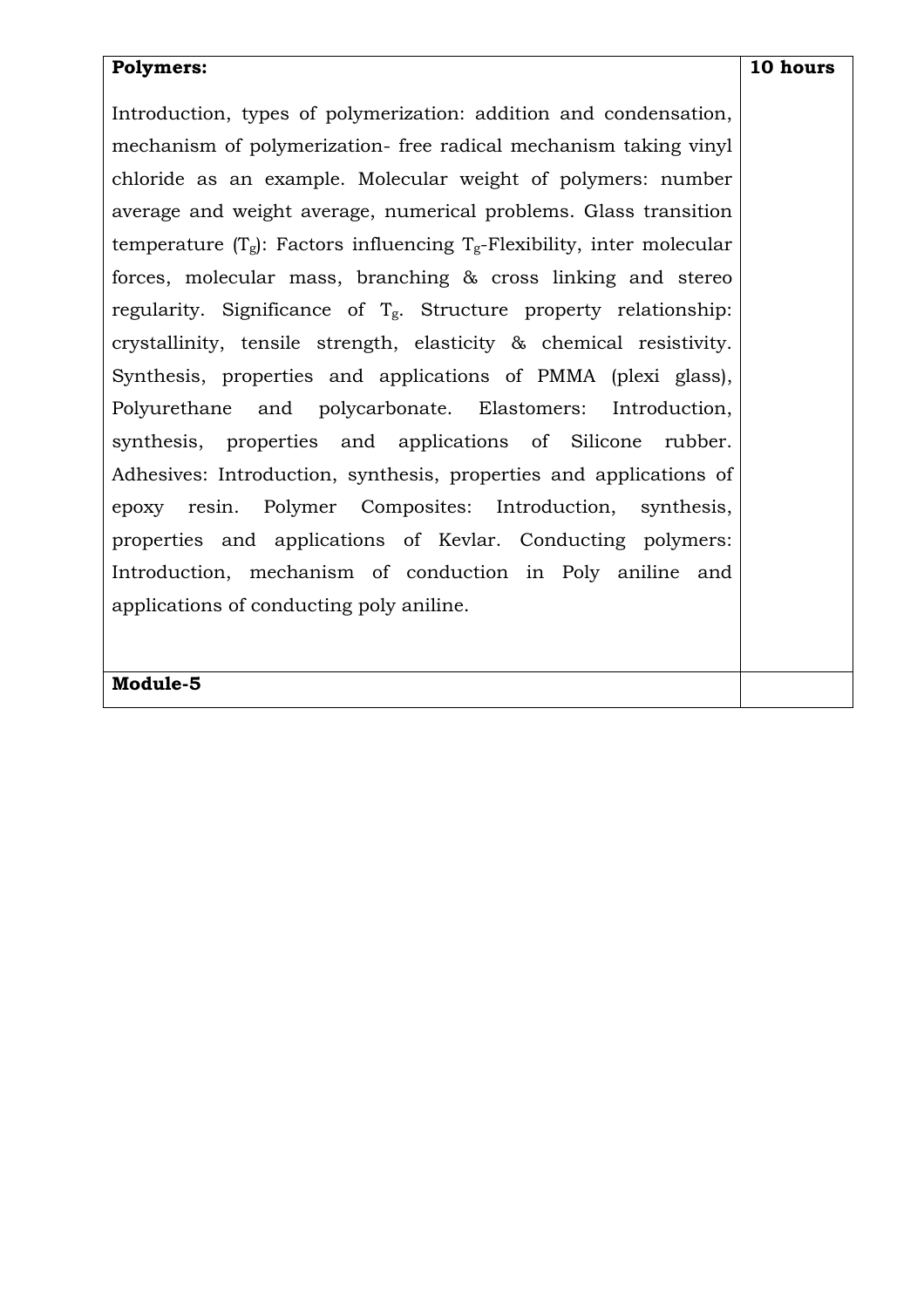### **Water Technology and Nanomaterials:**

**Water Technology:** Introduction**,** boiler troubles with disadvantages & prevention methods-scale and sludge formation, priming and foaming, boiler corrosion(due to dissolved  $O_2$ ,  $CO_2$  and MgCl<sub>2</sub>). Determination of DO, BOD and COD, numerical problems on COD. Sewage treatment: Primary, secondary (activated sludge method) and tertiary methods. Softening of water by ion exchange process. Desalination of sea water by reverse osmosis & electro dialysis (ion selective)..

**Nano Materials:** Introduction, properties (size dependent). Synthesis-bottom up approach (sol-gel, precipitation, gas condensation & chemical vapour condensation processes). Nano scale materials- carbon nano tubes, nano wires, fullerenes, dendrimers, nano rods, & nano composites.

#### **10 hours**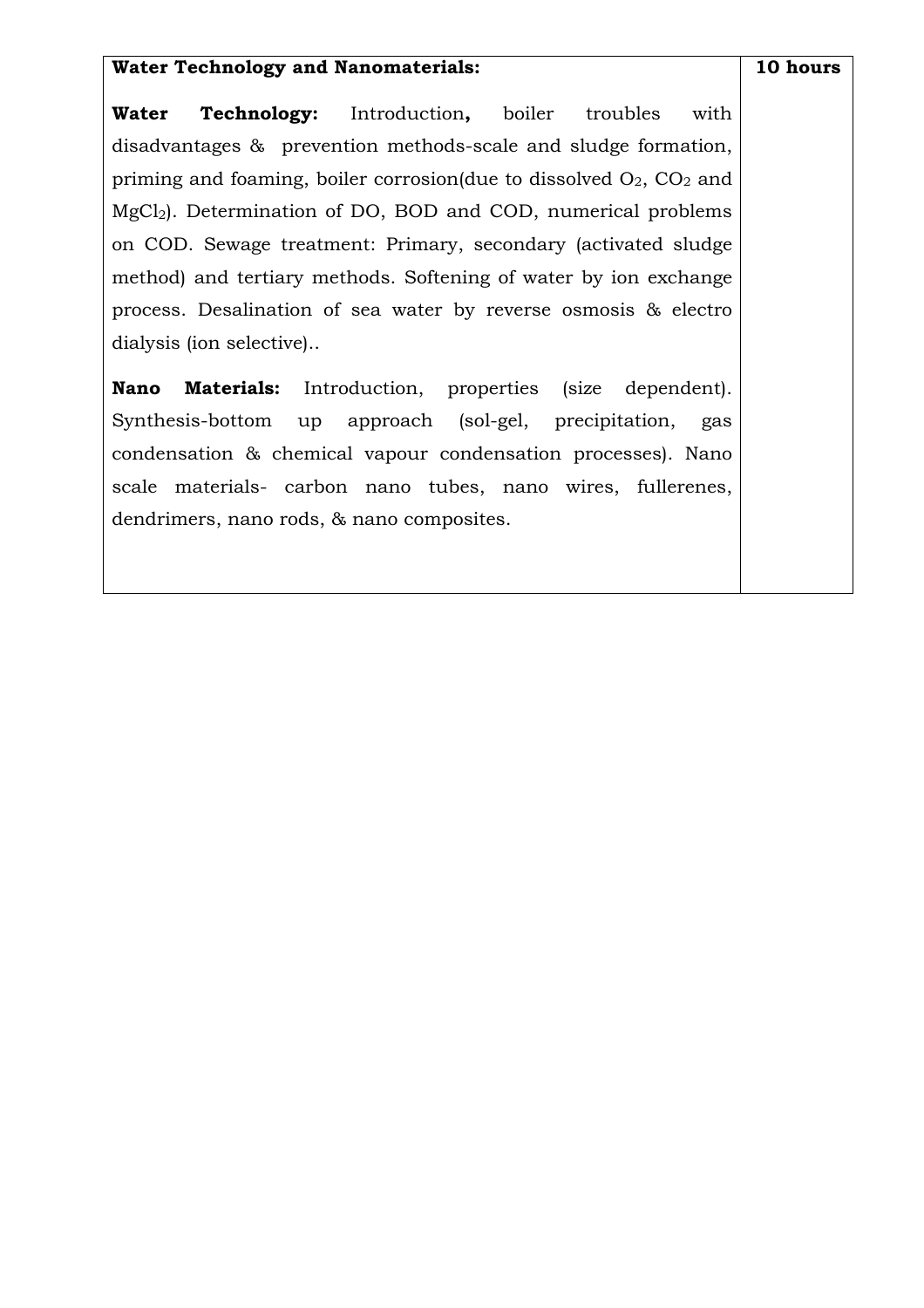# **Course outcomes:**

On completion of this course, students will have knowledge in:

- Electrochemical and concentration cells. Classical & modern batteries and fuel cells.
- Causes & effects of corrosion of metals and control of corrosion. Modification of surface properties of metals to develop resistance to corrosion, wear, tear, impact etc. by electroplating and electro less plating.
- Production & consumption of energy for industrialization of country and living standards of people. Utilization of solar energy for different useful forms of energy.
- Replacement of conventional materials by polymers for various applications.
- Boiler troubles; sewage treatment and desalination of sea water, and
- Over viewing of synthesis, properties and applications of nanomaterials.

# **Question paper pattern:**

- The question paper will have ten questions.
- Each full Question consisting of 16 marks
- There will be **2** full questions(with a **maximum** of **four** sub questions) from each module.
- Each full question will have sub questions covering all the topics under a module.
- The students will have to answer **5** full questions, selecting one full question from each module.

# **Text Books:**

1. B.S.Jai Prakash, R.Venugopal, Sivakumaraiah & Pushpa Iyengar., **"Chemistry for Engineering Students"**, Subhash Publications, Bangalore.